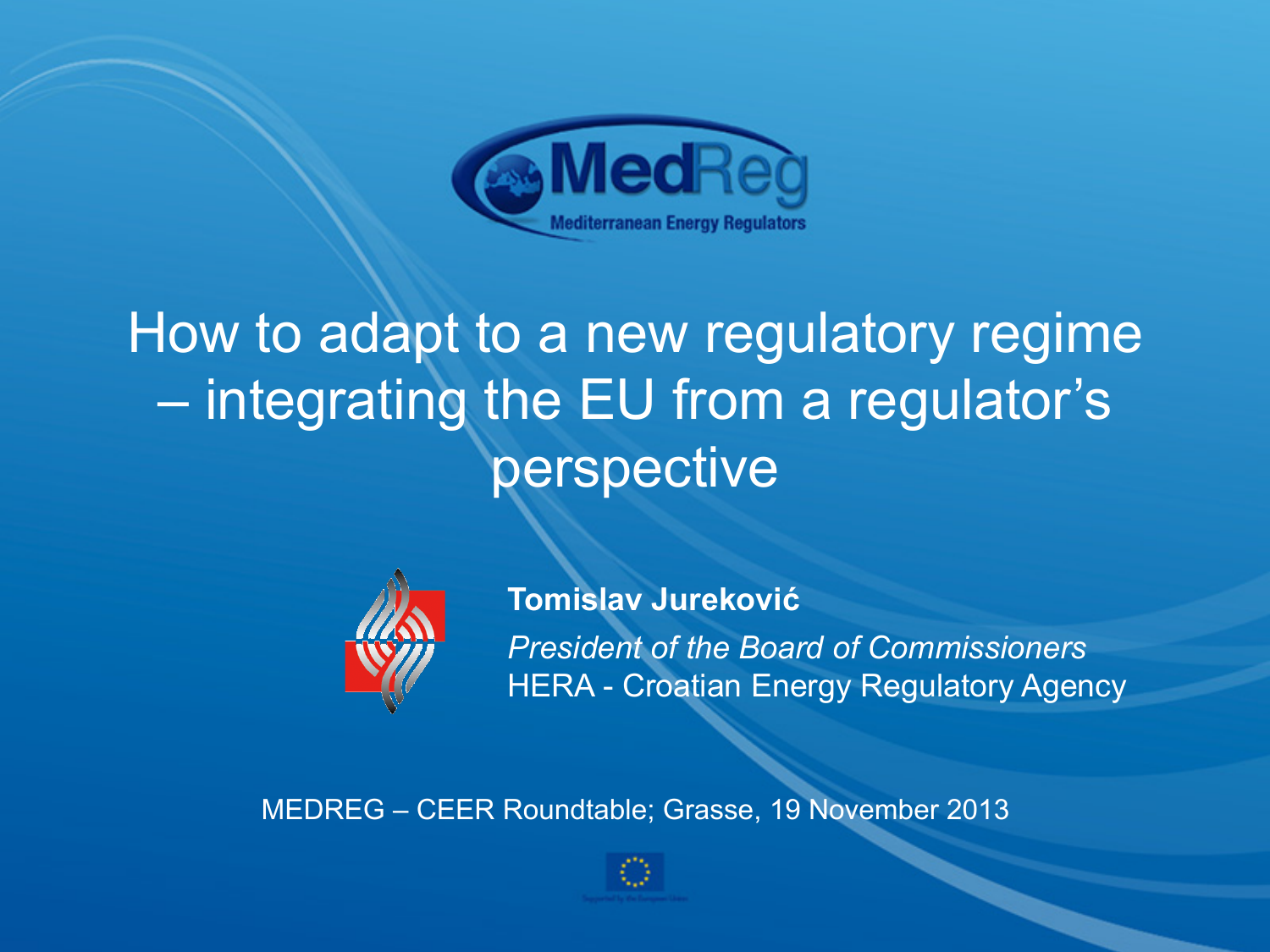#### **Integrating … – a multi-dimensional challenge**

- EU regulators aiming at multiple moving targets
- NRAs burdened with specific domestic issues
- New MS having to bridge the two domains
- EU accession proved to be the decisive motive/step in providing real regulatory assumptions
- Adapting on the move



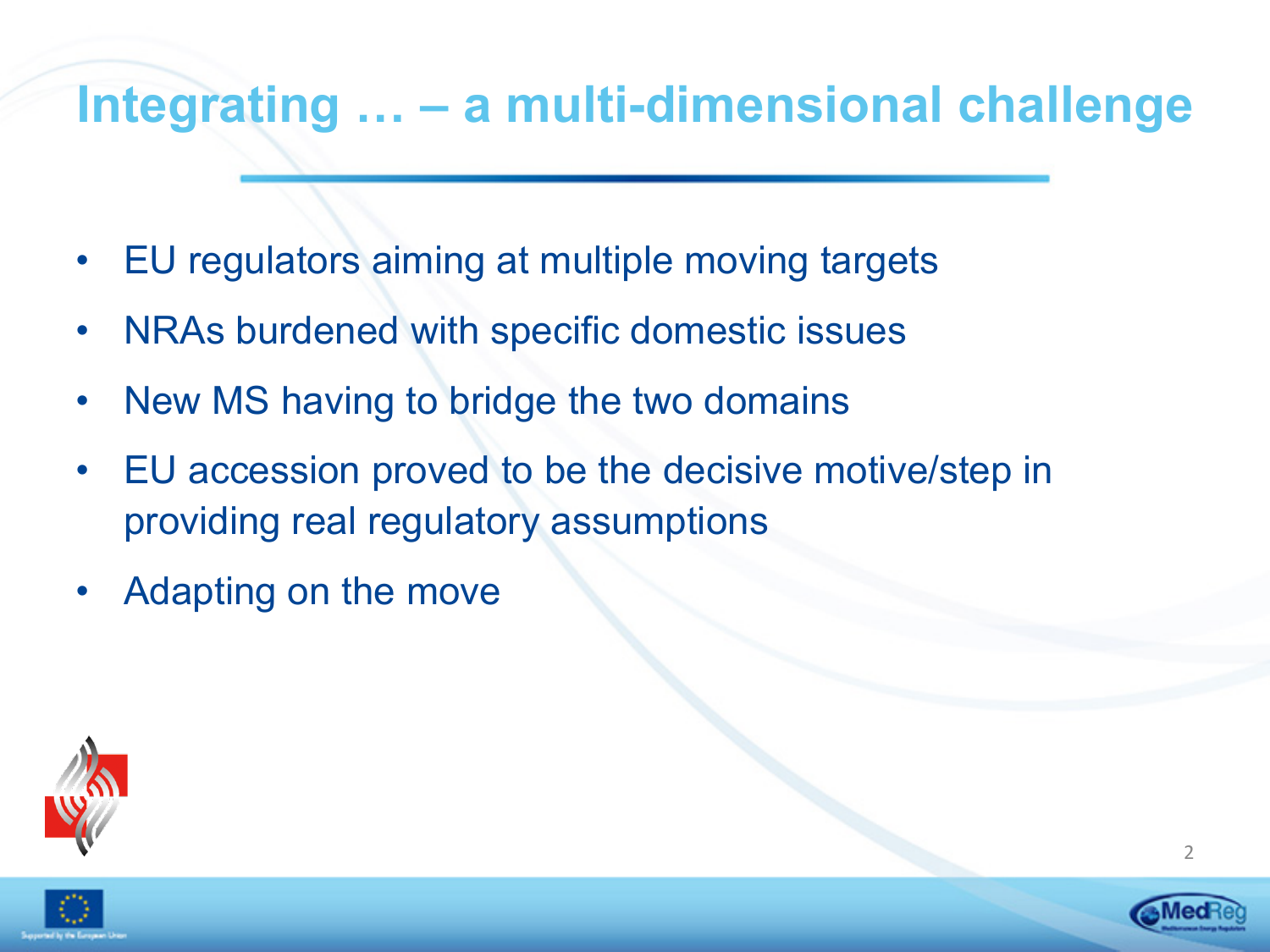# **Croatia – 1 July 2013**

- ... and the morning after?
- Running towards the stadium is different than the ball game itself
- Difficult domestic market(s)
- Political scene difficult divorce
- Market opening live

 $\mathcal{L}_{\mathbf{51^+}}$   $+$  …

Adapt the exec framework:





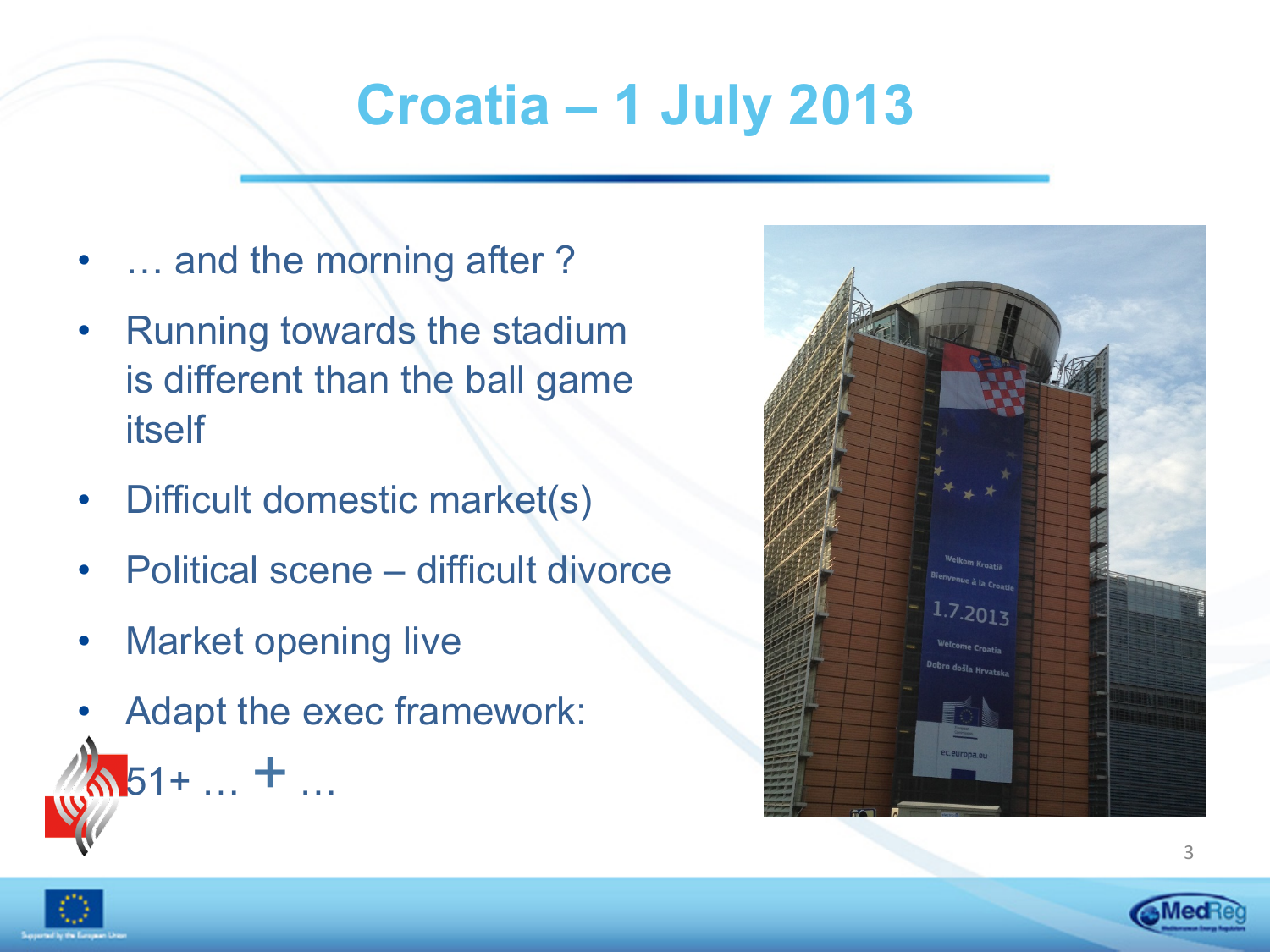## **Croatia – regulatory woes**

- Changing the national Law on regulation (XI-2012) meant an introduction of EU principles in regulatory governance
	- Happy to give away pricing responsibility …
		- … questioning financial independence
	- Supporting full cost coverage …
		- … would prefer no changes in regulated tariffs
	- In other words nothing that has not already been seen (or could not have been expected)
- The challenge to establish a position of respect looking to customers as allies (deliver benefits ! )



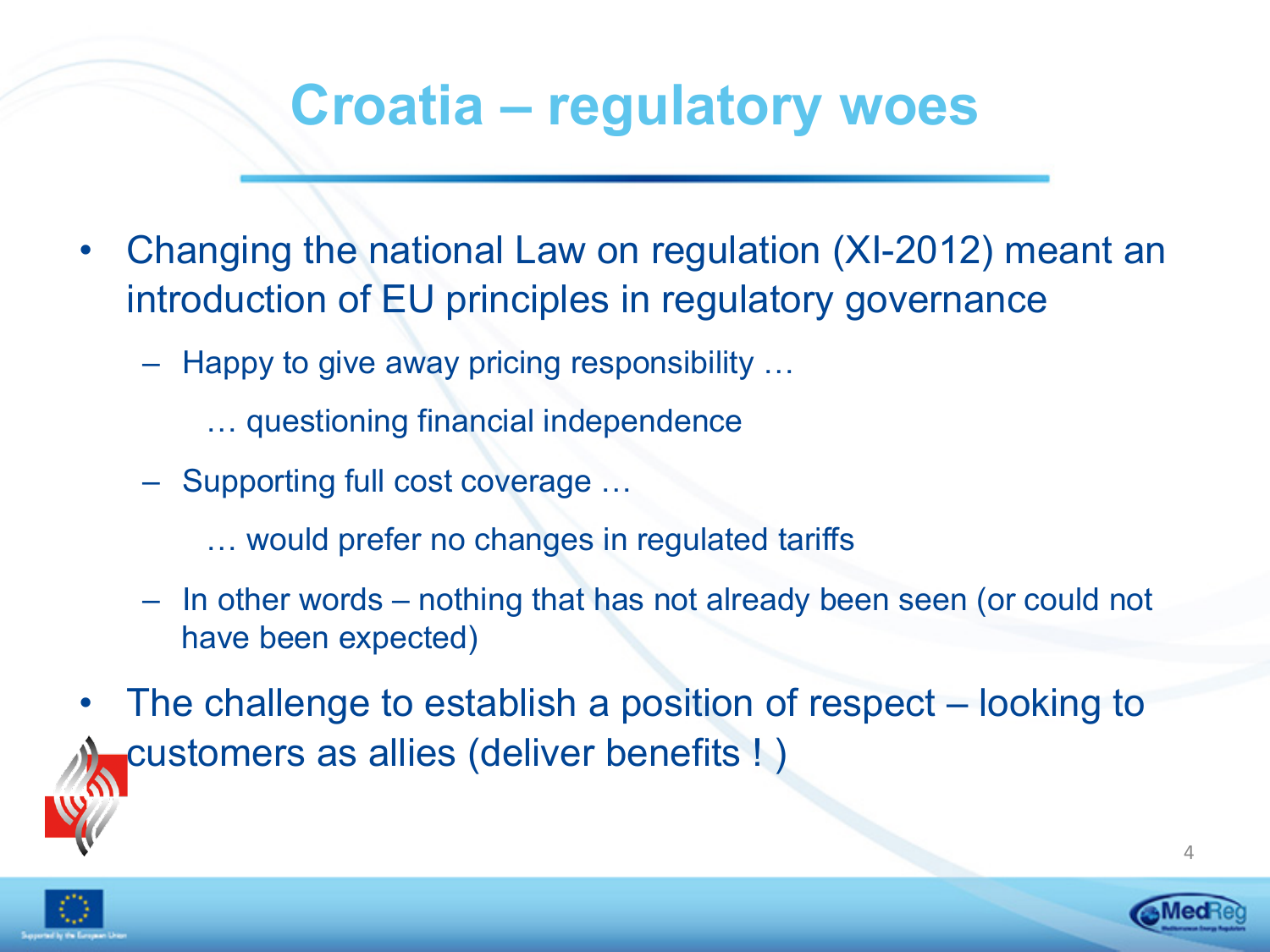## **Integrating**

- **Participate**
- Prioritize (domestic AND EU)
- Continue capacity buildup
- **Bring specific experience**
- Keep the old friends while getting new ones